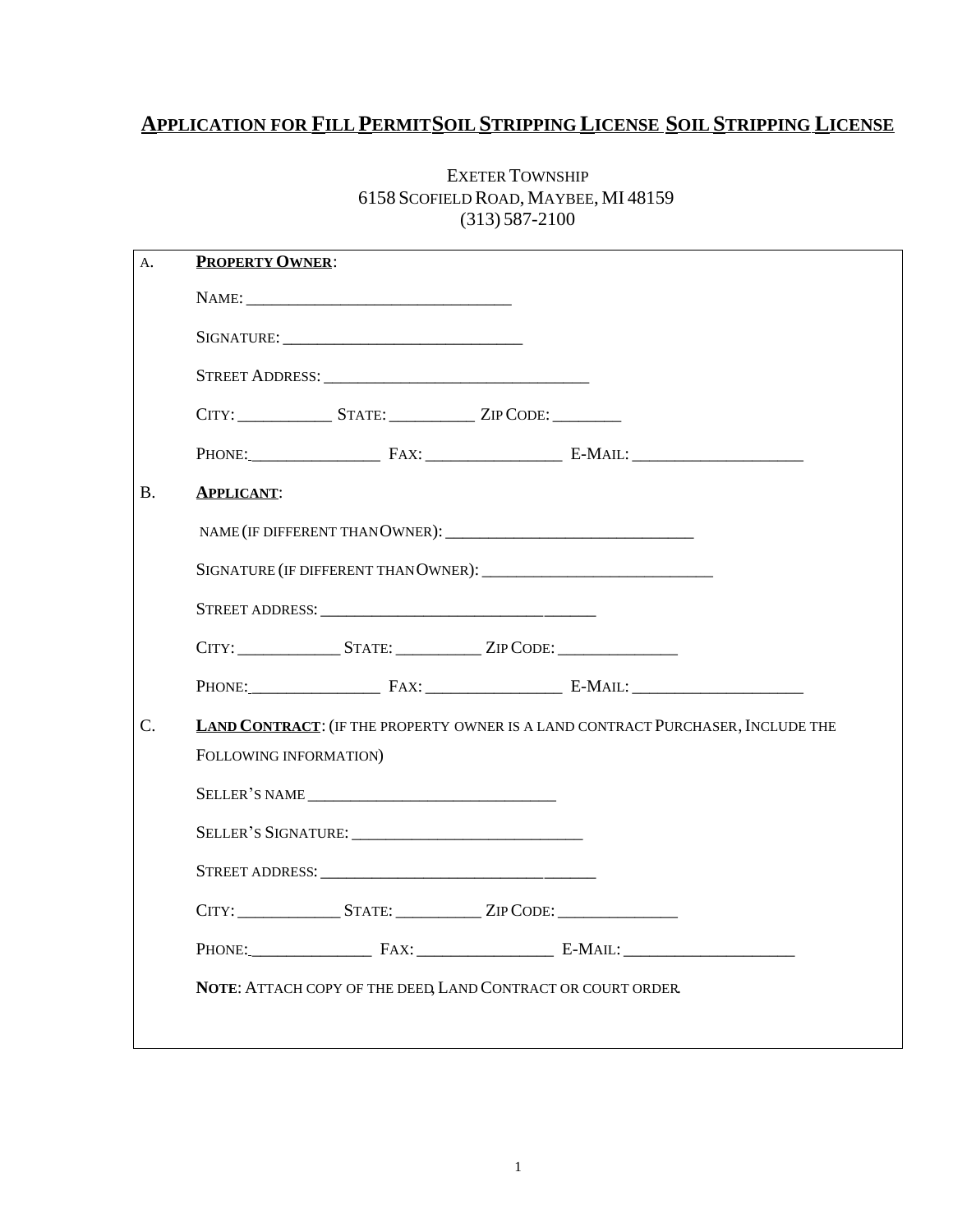SUBJECT PROPERTY'S I.D. #: \_\_\_\_\_\_\_\_\_\_\_\_\_\_ LOCATION: \_\_\_\_\_\_\_\_\_\_\_\_\_\_\_\_\_\_\_\_\_\_

(LIST ROAD AND NEAREST CROSSROADS)

SIZE OF PROPERTY: ACRES

( ) FEE –REQUIRED APPLICATION FEE IN THE AMOUNT OF \$ \_\_\_\_\_\_1,000 1,000 IS ATTACHED

IS THIS A RENEWAL OF AN EXISTING SOIL STRIPPING ISSUED BY EXETER TOWNSHIP ?: YES NO

IS THIS A RENEWAL OF AN EXISTING FILL PERMITSOIL STRIPPING LICENSE ISSUED BY EXETER TOWNSHIP ?:  $\Sigma$  YES  $\Sigma$  No

PERMISSION ALLOWING THE TOWNSHIP TO ENTER THE PROPERTY .

*PERMISSION IS HEREBY GRANTED TO THE TOWNSHIP OF EXETER, AND ITS DULY SWORN OFFICERS, TO ENTER UPON THE SUBJECT PROPERTY FOR THE PURPOSE OF INSPECTING THE PREMISES WHILE CONSIDERATION IS BEING GIVEN TO THIS APPLICATION.*

PROPERTY OWNER'S SIGNATURE: \_\_\_\_\_\_\_\_\_\_\_\_\_\_\_\_\_\_\_\_\_\_\_\_\_\_\_\_\_ \_ \_\_\_\_\_\_

Date

COMPLIANCE WITH ORDINANCE *THE EXETER TOWNSHIP FILLING OF LAND SOIL STRIPPING ORDINANCE*.

*I HEREBY AGREE TO COMPLY WITH ALL PROVISIONS OF THE EXETER TOWNSHIP FILLING OF LANDSOIL STRIPPING ORDINANCE.*

APPLICANT'S SIGNATURE:

Date

ATTACHED IS THE LIST OF INFORMATION THAT MUST BE INCLUDED WITH THE PERMITPERMILICENSE TLICENSE APPLICATION.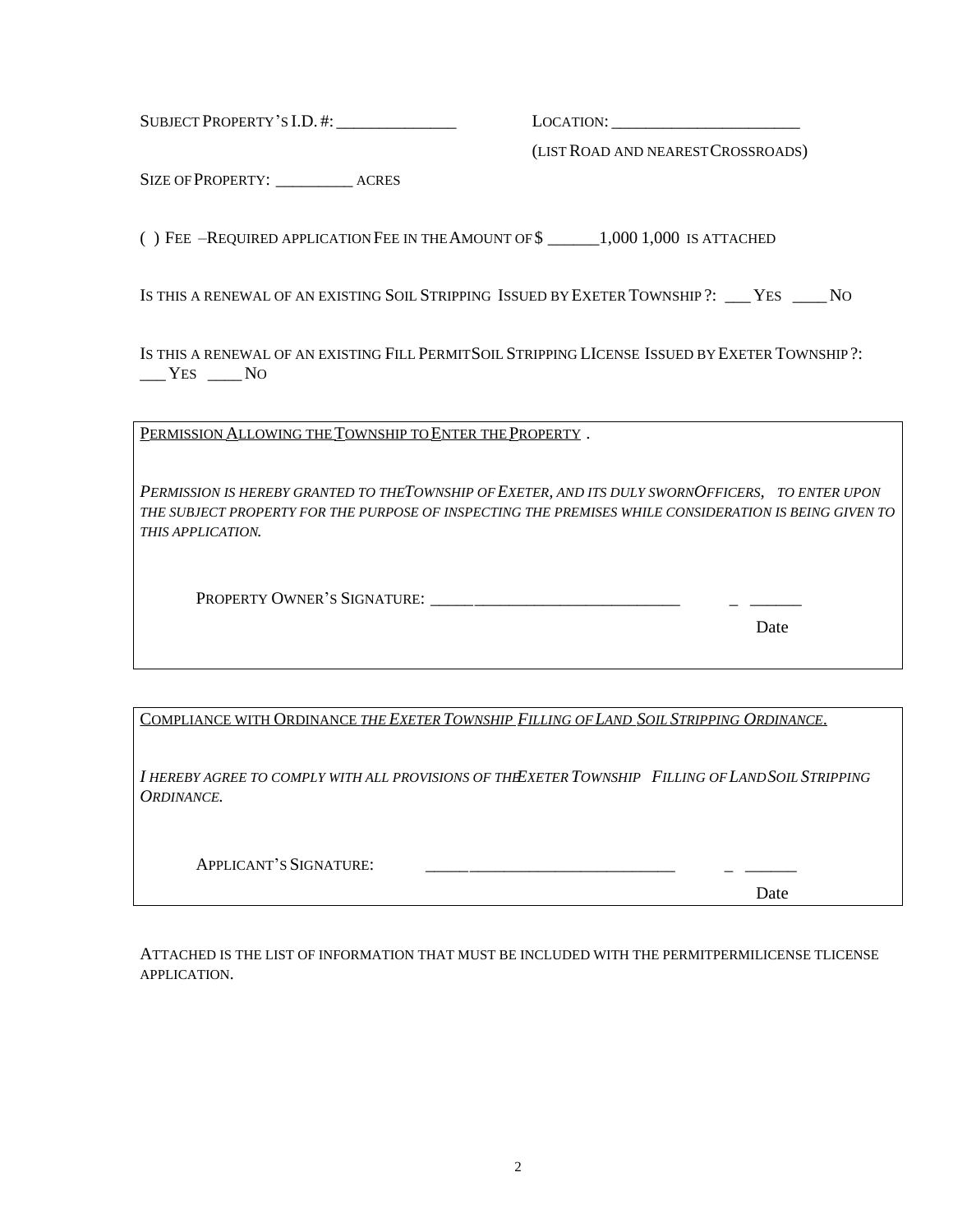## **INFORMATION TO BE SUBMITTED WITH**

## **APPLICATION FOR FILL PERMITPERMITSOIL STRIPPING LICENSESOIL STRIPPING LICENSE**

#### Directions:

All applicants for a Fill PermitPermitSoil Stripping LicenseSoil Stripping License are required to provide the following information.

Much of this information should be shown on a set of plans that illustrate how the property is to be developed and reclaimed.

Applicants are advised to consult the Exeter Township Filling of Land Much of this information should be shown on a set of plans that illustrate how the property is to be developed and reclaimed.

Applicants are advised to consult the Exeter Township Soil Stripping Soil Stripping Ordinance #56555 of 2003 for further assistance and direction in assembling the necessary information.

Information to be shown on a plan.

- (1) Plan of Operation: An overall plan of operation including a topographic survey map of the site drawn at a scale not less than 1 inch = 200 feet showing on a four-foot contour interval existing grades of the site prior to any mineral removal and proposed grades subsequent to mineral removal. The plan shall clearly show the area to be stripped, including existing land use, structures, and roads within 100 feet of all property lines, areas for stockpiling, maintenance areas, berms, fencing, other proposed uses of the site and other information required by this article. The plan of operation shall be accompanied by a projected schedule of soil stripping operations, including dates for the following:
	- a. commencement and completion of soil stripping operations as provided by the plan of operation;
	- b. commencement and completion of erosion and drainage control measures to be instituted during soil stripping operations; and
	- c. commencement and completion of fencing, roads, utilities, or any other structures or improvements to be located on the site as provided by the plan of operation.
- (2) Easements: The location, width and grade of all easements or right-of-ways on or abutting the site.
- (3) Structures: The location of all existing and proposed structures on the site.
- (4) Watercourses and Flood-prone Areas: The location of any floodplain, floodway, wetland, lake, creek, stream, easement or wooded area affecting or adjoining the site
- (5) Processing and storage areas.
- (6) Area to be Stripped: The location, size, and legal description of the site and the area of the site from which minerals will be stripped or upon which the soil stripping operations will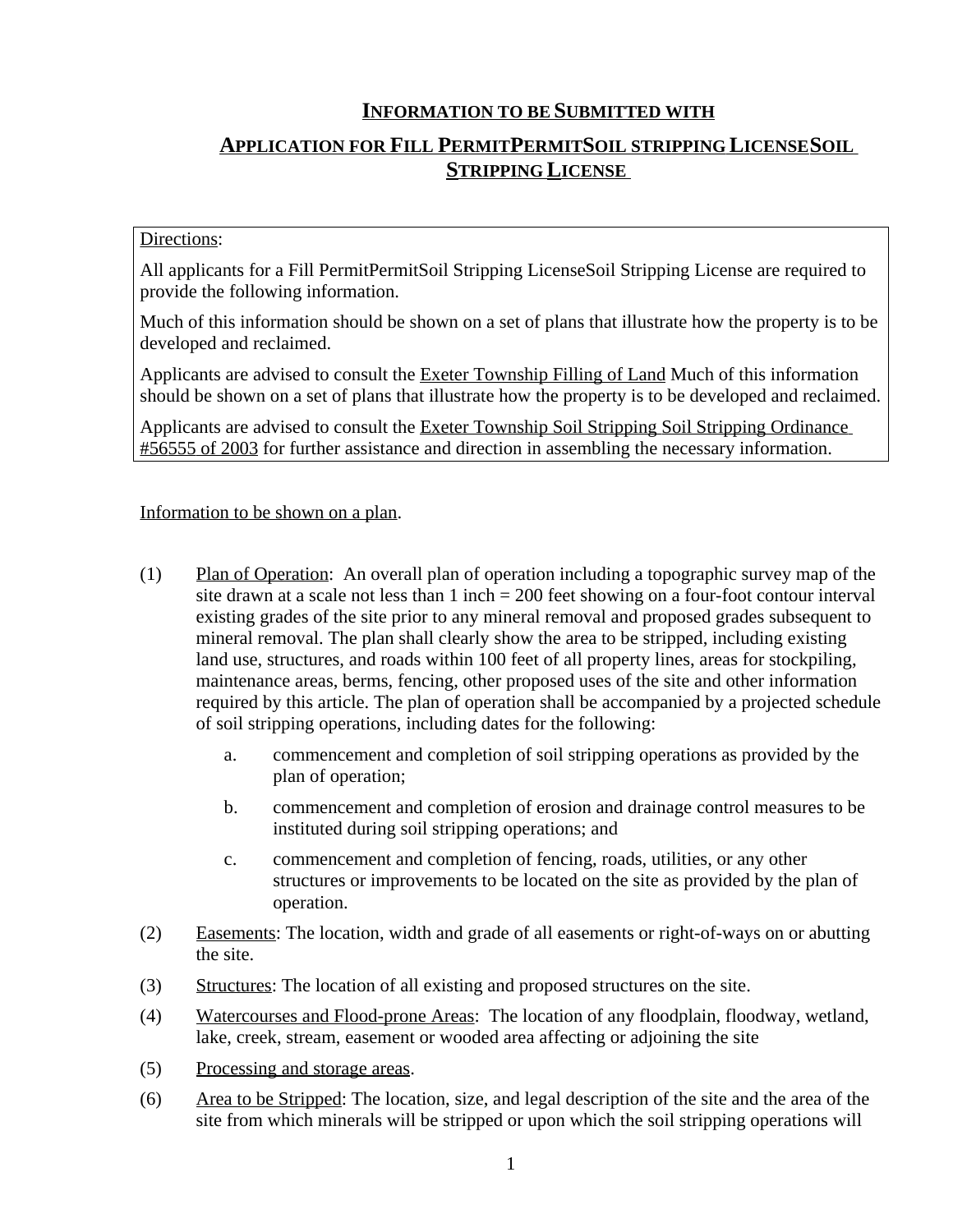take place.

- (7) On-Site Roads: The location, width and proposed surface treatment of all on-site roads, including driveway approaches.
- (8) Use and Zoning of Neighboring Properties: Identification of the use and zoning district of all adjoining or contiguous properties.
- (9) Reclamation Plan: A plan of reclamation shall be submitted in three parts consisting of: a recent aerial photograph of the site with a general plan of reclamation as an overlay or as a separate drawing; a reclamation contour plan; and a description of reclamation methods and materials proposed for restoration of topsoil and replanting. The general plan of reclamation shall be presented at the same scale as the plan of operation and shall provide the following information:
	- (a) the general areas of land which have already been completely reclaimed, if any.
	- (b) the general areas of reclamation underway.
	- (c) the general areas currently used or proposed for use for topsoil and overburden storage.
	- (d) a reclamation contour plan with contour intervals not to exceed two feet indicating the general grade and slopes to which excavated areas will be reclaimed.
	- (e) a description of the method and materials proposed for restoration of topsoil to the required fertility and the amount of any type of planting that will be undertaken as a part of the reclamation plan.
	- (f) the projected schedule of reclamation operations, including the following specific dates:
		- i) commencement and completion of reclamation operations as provided by the reclamation plan;
		- ii) commencement and completion of erosion and drainage control measures to be instituted under the reclamation plan; and
		- iii) commencement and completion of final grading, topsoil replacement, and replanting as provided by the reclamation plan.

Reports and Supporting Information: The following information is also required to be submitted. The information may be submitted in supporting reports or, where appropriate, on the plans of the proposed extraction operation.

- 1. Machinery and Equipment: A description of the types of machinery, equipment and facilities to be used at the site and where the machinery, equipment and facilities will be located and stored on the site.
- 2. Types of Minerals: A detailed statement of the types of minerals to be stripped, stockpiled or processed on the site or transported from the site.
- 3. Soil Stripping Method: A detailed statement of the proposed method of soil stripping, stockpiling, processing or hauling.
- 4. Haul Route: The off-site route over which materials will be hauled to or from the site,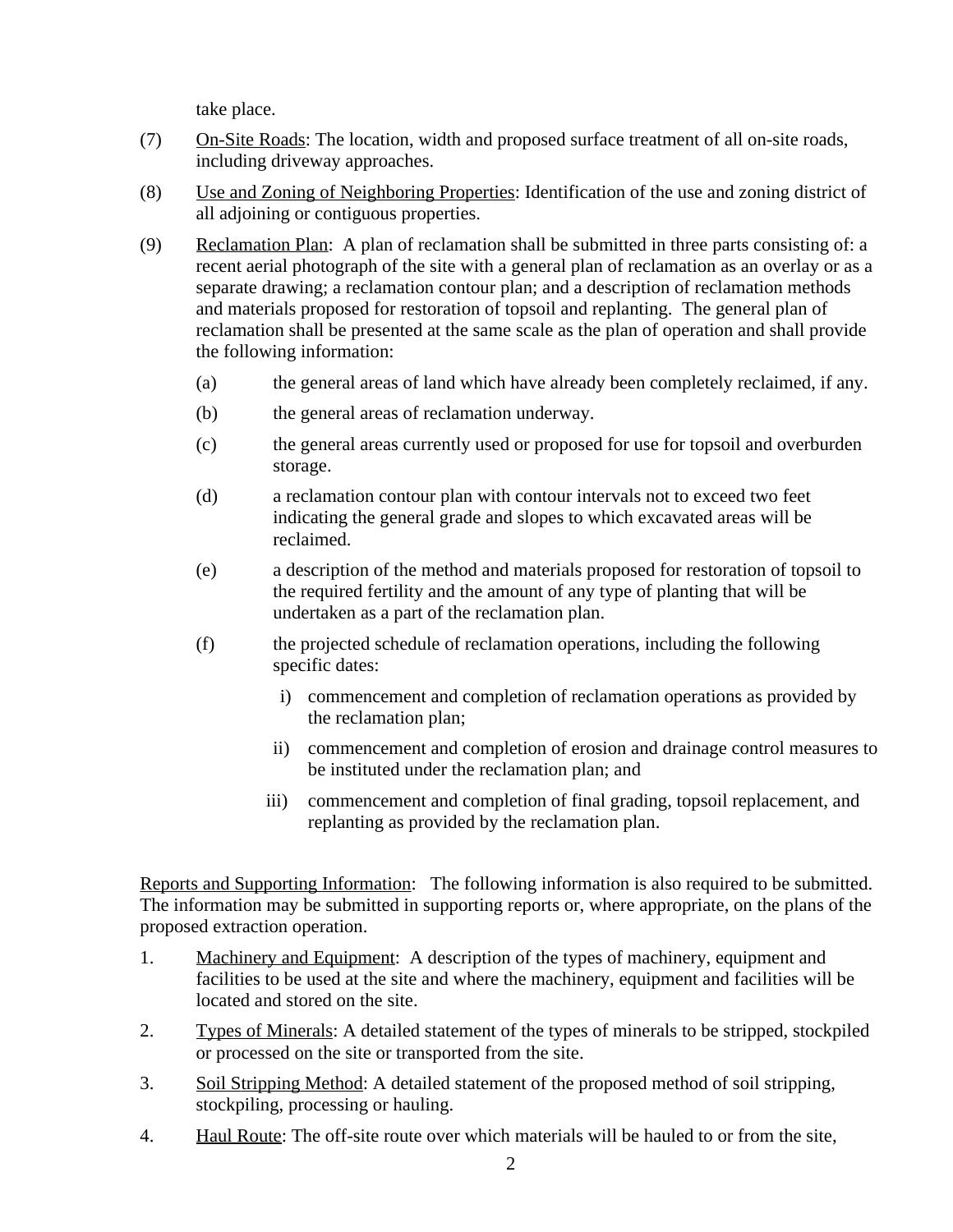including an identification of the truck routes that will be used.

- 5. Hours of Operation: The hours of operation must be provided for each day of the week. The activities that are proposed on each day must also be identified.
- 6. Other Information: Please provide any other information reasonably necessary to determine the character and nature of the proposed soil stripping operations.

#### Performance Guarantee

A performance guarantee is to be provided in accordance with the requirements of Section 10 (Performance Guarantees) of Ordinance 55 - The Exeter Township Soil Stripping Ordinance. The Township will advise the applicant of the amount of the performance guarantee that is required.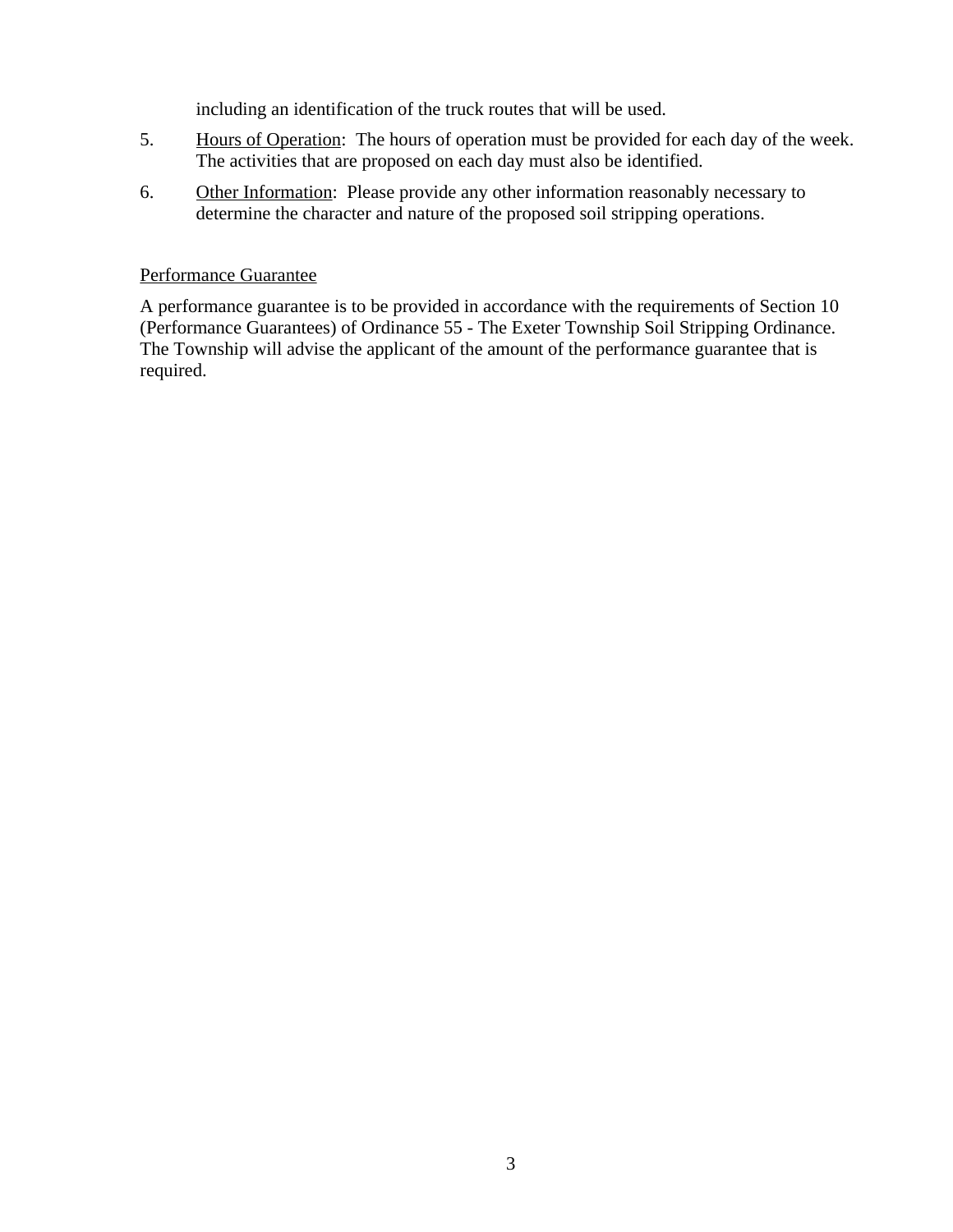## Application for a Soil Stripping License Checklist for Required Information

### (1) Plan of Operation:

- topographic survey map of the site at a scale not less than  $1$  inch  $= 200$  feet.
- four-foot contour interval existing grades of the site prior to any mineral removal.
- proposed grades subsequent to mineral removal.
- area to be stripped, including existing land use, structures, and roads within 100 feet of all property lines.
- areas for stockpiling.
- maintenance areas.
- berms.
- fencing.
- other proposed uses of the site.
- projected schedule of soil stripping operations, including dates for the following:
	- a. date of commencement of soil stripping operations as provided by the plan of operation \_\_\_\_\_\_\_\_\_;
	- b. date of completion of soil stripping operations as provided by the plan of operation  $\overline{\phantom{a}}$
	- c. date of commencement of erosion and drainage control measures to be instituted during soil stripping operations \_\_\_\_\_\_\_\_\_;
	- d. date of completion of erosion and drainage control measures to be instituted during soil stripping operations  $\qquad$ ;
	- e. date of commencement of fencing, roads, utilities, or any other structures or improvements to be located on the site as provided by the plan of operation  $\therefore$  and.
	- f. date of completion of fencing, roads, utilities, or any other structures or improvements to be located on the site as provided by the plan of operation \_\_\_\_\_\_\_\_\_\_\_\_\_.
- \_\_\_ (2) Easements: The location, width and grade of all easements or right-of-ways on or abutting the site.
	- \_\_\_ (3) Structures: The location of all existing and proposed structures on the site.
- \_\_\_ (4) Watercourses and Flood-prone Areas: The location of any floodplain, floodway, wetland, lake, creek, stream, easement or wooded area affecting or adjoining the site.
	- \_\_\_ (5) Processing and storage areas.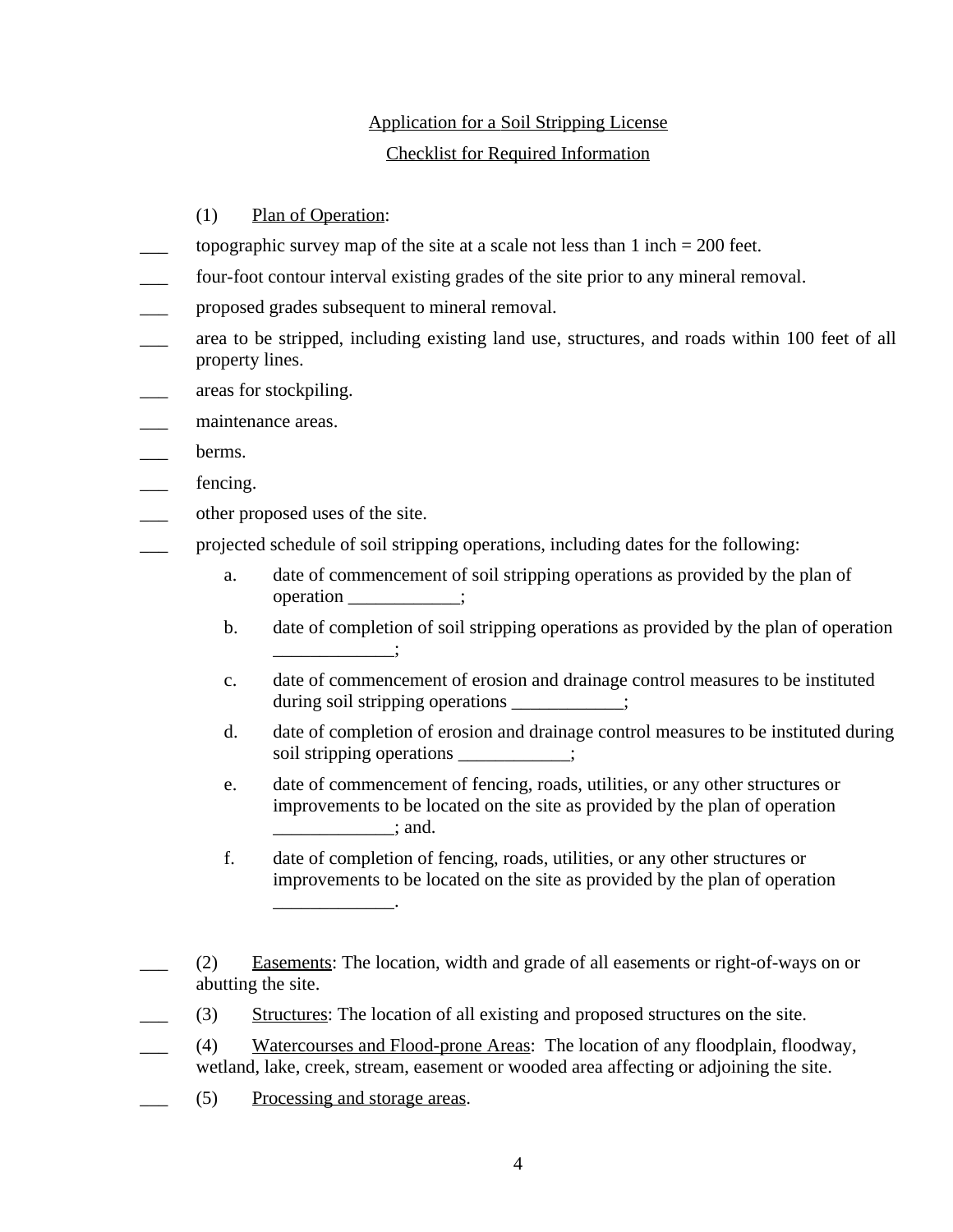- \_\_\_ (6) Proposed fencing, gates, parking and signs. A detail for the fencing, gates, parking and signs to be provided on the property.
- \_\_\_ (7) Area to be Stripped: The location, size, and legal description of the site and the area of the site from which minerals will be stripped or upon which the soil stripping operations will take place.
- (8) On-Site Roads: The location, width and proposed surface treatment of all on-site roads, including driveway approaches.
- \_\_\_ (9) Use and Zoning of Neighboring Properties: Identification of the use and zoning district of all adjoining or contiguous properties.
	- \_\_\_ (10) Reclamation Plan:
- a recent aerial photograph of the site with a general plan of reclamation as an overlay or as a separate drawing;
- reclamation contour plan; and
- \_\_\_ description of reclamation methods and materials proposed for restoration of topsoil and replanting.

The general plan of reclamation also provides the following information:

- the general areas of land which have already been completely reclaimed, if any.
- \_\_\_ the general areas of reclamation underway.

\_\_\_\_\_\_\_\_\_\_\_\_\_\_\_;

 $\sim$ 

- the general areas currently used or proposed for use for topsoil and overburden storage.
- \_\_\_ the general areas proposed for reclamation during each year of the five-year license period.
- the acreage for each item shown on the overlay or separate drawing.
- \_\_\_ a reclamation contour plan with contour intervals not to exceed two feet indicating the general grade and slopes to which excavated areas will be reclaimed.
- a description of the method and materials proposed for restoration of topsoil to the required fertility and the amount of any type of planting that will be undertaken as a part of the reclamation plan.
- \_\_\_ the projected schedule of reclamation operations, including the following specific dates:
	- i) date of commencement of reclamation operations \_\_\_\_\_\_\_\_\_\_\_\_\_;
	- ii) date of completion of reclamation operations \_\_\_\_\_\_\_\_\_\_\_\_\_;
- iii) commencement of erosion and drainage control measures
	- iv) completion of erosion and drainage control measures
- v) commencement of final grading, topsoil replacement, and replanting as provided by the reclamation plan \_\_\_\_\_\_\_\_\_\_\_\_\_;
- \_\_\_ vi) completion of final grading, topsoil replacement, and replanting as provided by the reclamation plan \_\_\_\_\_\_\_\_\_\_\_\_\_\_;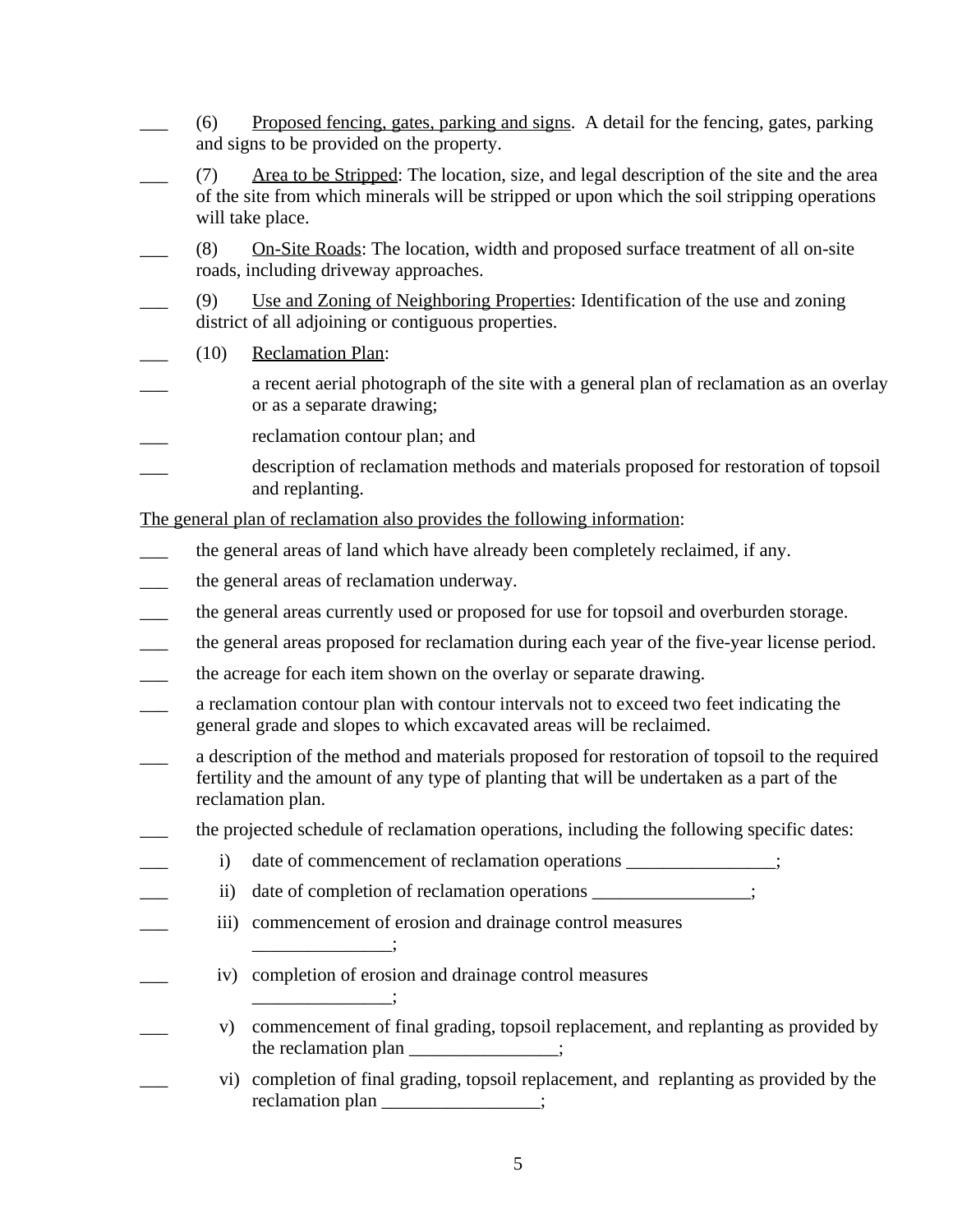Reports and Supporting Information: The following information is also required to be submitted. The information may be submitted in supporting reports or, where appropriate, on the plans of the proposed extraction operation.

Machinery and Equipment:

- description of the types of machinery, equipment and facilities to be used.
- sites where the machinery, equipment and facilities will be located and stored.
	- Duration of Soil Stripping and Reclamation:
- \_\_\_ estimated number of months to complete soil stripping and reclamation operations at the site;
- number of phases.
- **Types of Minerals:** A detailed statement of the types of minerals to be stripped, stockpiled or processed on the site or transported from the site.
- **EXECUTE:** Soil Stripping Method: A detailed statement of the proposed method of soil stripping, stockpiling, processing or hauling.
- Haul Route: The off-site route over which materials will be hauled to or from the site, including an identification of the truck routes that will be used.
- Hours of Operation: The hours of operation for each day of the week. Note that full soil stripping activities are permitted from 7 a.m. to 5 p.m., Monday through Friday. Maintenance activities are permitted between 7 a.m. and 5 p.m. on Saturdays. Truck loading of stockpiled material is permitted between 8 a.m. and 12 noon on Saturdays. No activity shall be permitted at any time on Sundays or legal holidays.

Performance Guarantee

\_\_\_ Performance Guarantee: A performance guarantee is to be provided in accordance with the requirements of Section 10 (Performance Guarantees) of Ordinance 55 - The Exeter Township Soil Stripping Ordinance.

Information to be shown on a plan.

Plan of Operation: An overall plan of the filling operation must be provided and must include:

including a topographic survey map of the site drawn at a scale not less than  $1$  inch  $= 200$  feet showing elevations on a twofour-foot contour interval;

the dimensions of the area to be filled;

the existing elevationgrades of the area to be filled site prior to any filling;

themineral removal and proposed elevation of the site grades subsequent to filling;mineral removal. The plan shall clearly show the area to be stripped, including existing land use, structures, and roads within 100 feet of all property lines, areas for stockpiling, maintenance areas, berms, fencing, other proposed uses of the site and other information required by this article. The plan of operation shall be accompanied by a projected schedule of stripping operations,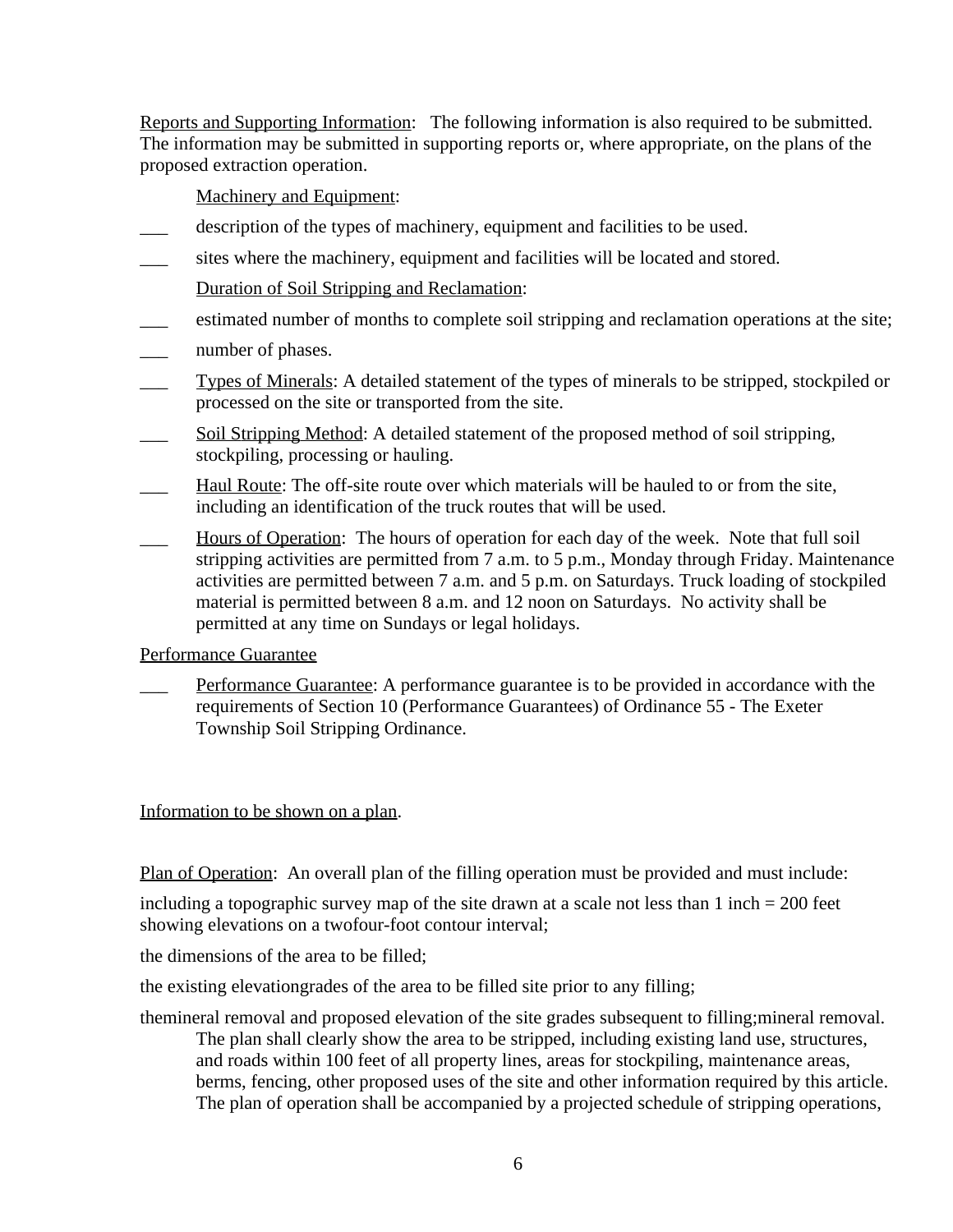including the dates for the following:

the elevation of the property within 50 feet of the area to be filled.

Type(s) of Fill Material: A description of the types of materials to be used in the filling activity.

**Note**: *Permitted fill material includes soil, topsoil, sand, gravel, rock, stone, small amounts of clay or other similar materials which is free from cinders, ashes, refuse, soft or plastic clays, vegetable or other similar organic matter such as food waste, trees, branches, or stumps. Fill material must be capable of being compacted. Up to ten percent (10%) of fill material may be cobbles (small boulders), bricks, concrete or asphalt pieces not more than twenty-four (24) inches in size in any direction.*

*Concrete slabs, asphalt chunks, metal bars, or similar material larger than twenty four (24) inches in size in any direction are prohibited as fill material*.

(Use an additional sheet if more than 3 types of materials are to be used as fill) Amount of Fill Material: The quantity of each type of fill material must be provided.

| Material #1 | cubic yards |
|-------------|-------------|
| Material #2 | cubic yards |
| Material #3 | cubic yards |

(Use an additional sheet if more than 3 types of materials are to be used as fill)

Dates for the following must be provided:

| a. | date that filling operations will begin        |  |
|----|------------------------------------------------|--|
| b. | date that filling operations will be completed |  |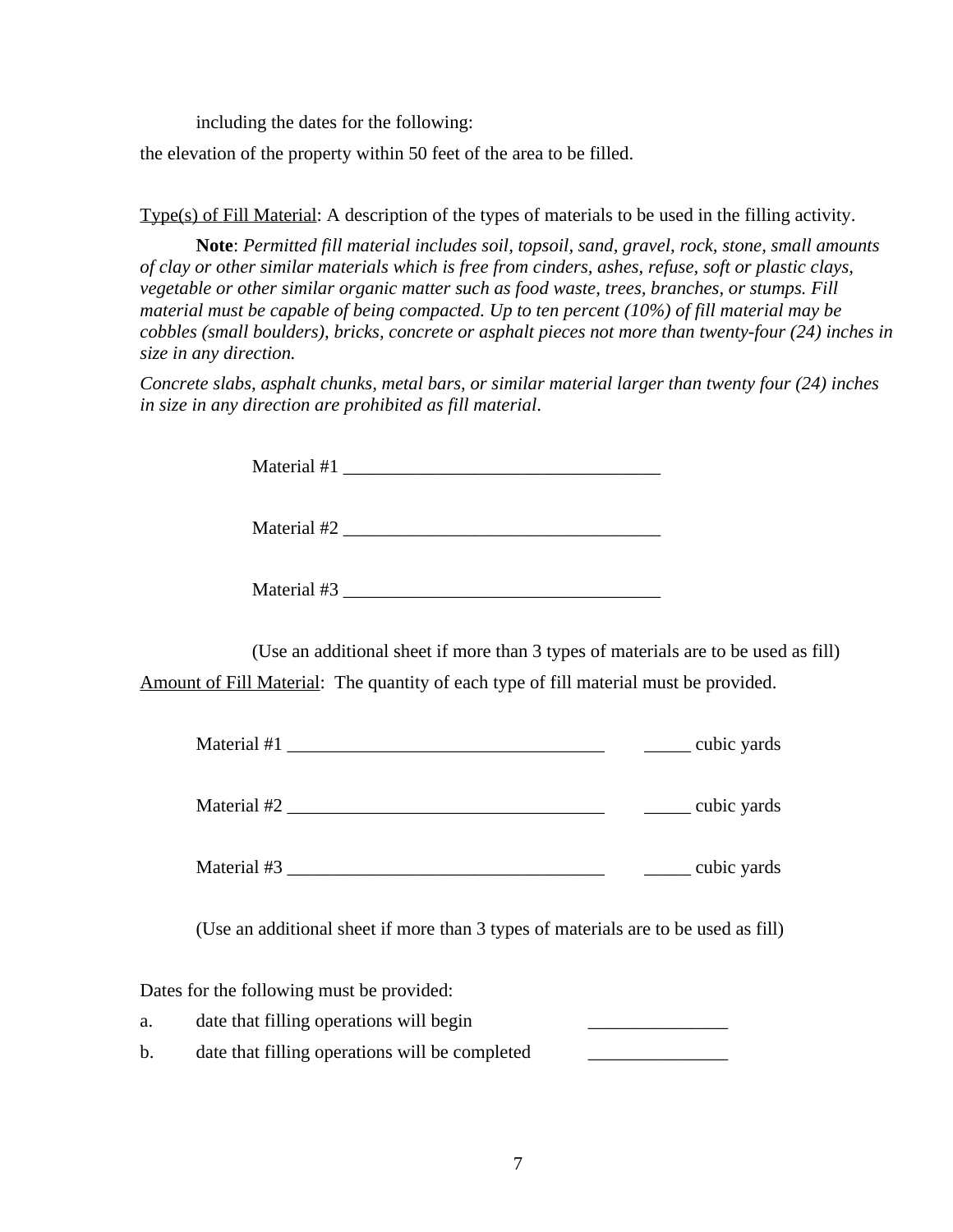a. commencement and completion of soil stripping operations as provided by the plan of operation;

b. commencement and completion of erosion and drainage control measures to be instituted during soil stripping operations; and

c. commencement and completion of fencing, roads, utilities, or any other structures or improvements to be located on the site as provided by the plan of operation.

Easements: The location, width and grade of all easements or right-of-way on or abutting the site.

Structures: The location of all existing and proposed structures on the site.

Watercourses and Flood-prone Areas: The location of any floodplain, floodway, wetland, lake, creek, stream, easement or wooded area affecting or adjoining the site

Proposed fencing, gates, parking and signs. A detail for the fencing, gates, parking and signs to be provided on the property.

Area to be Stripped: The location, size, and legal description of the site and the area of the site from which minerals will be stripped or upon which the stripping operations will take place.

On-Site Roads: The location, width and proposed surface treatment of all on-site roads, including driveway approaches.

Use and Zoning of Neighboring Properties: Identification of the use and zoning district of all adjoining or contiguous properties.

Reclamation Plan: A plan of reclamation shall be submitted in three parts consisting of: a recent aerial photograph of the site with a general plan of reclamation as an overlay or as a separate drawing; a reclamation contour plan; and a description of reclamation methods and materials proposed for restoration of topsoil and replanting. The general plan of reclamation shall be presented at the same scale as the plan of operation and shall provide the following information:

the general areas of land which have already been completely reclaimed, if any.

the general areas of reclamation underway.

the general areas currently used or proposed for use for topsoil and overburden storage.

the general areas proposed for reclamation during each year of the five-year license period.

a reclamation contour plan with contour intervals not to exceed two feet indicating the general grade and slopes to which excavated areas will be reclaimed.

a description of the method and materials proposed for restoration of topsoil to the required fertility and the amount of any type of planting that will be undertaken as a part of the reclamation plan.

Reports and Supporting Information: The following information is also required to be submitted. The information may be submitted in supporting reports or, where appropriate, on the plans of the proposed soil stripping operation.

1) Materials to be Stripped: A description of the types of materials to be stripped and the amount of each material to be stripped.

2) Method of Stripping to be carried out: A description of the method of stripping to be utilized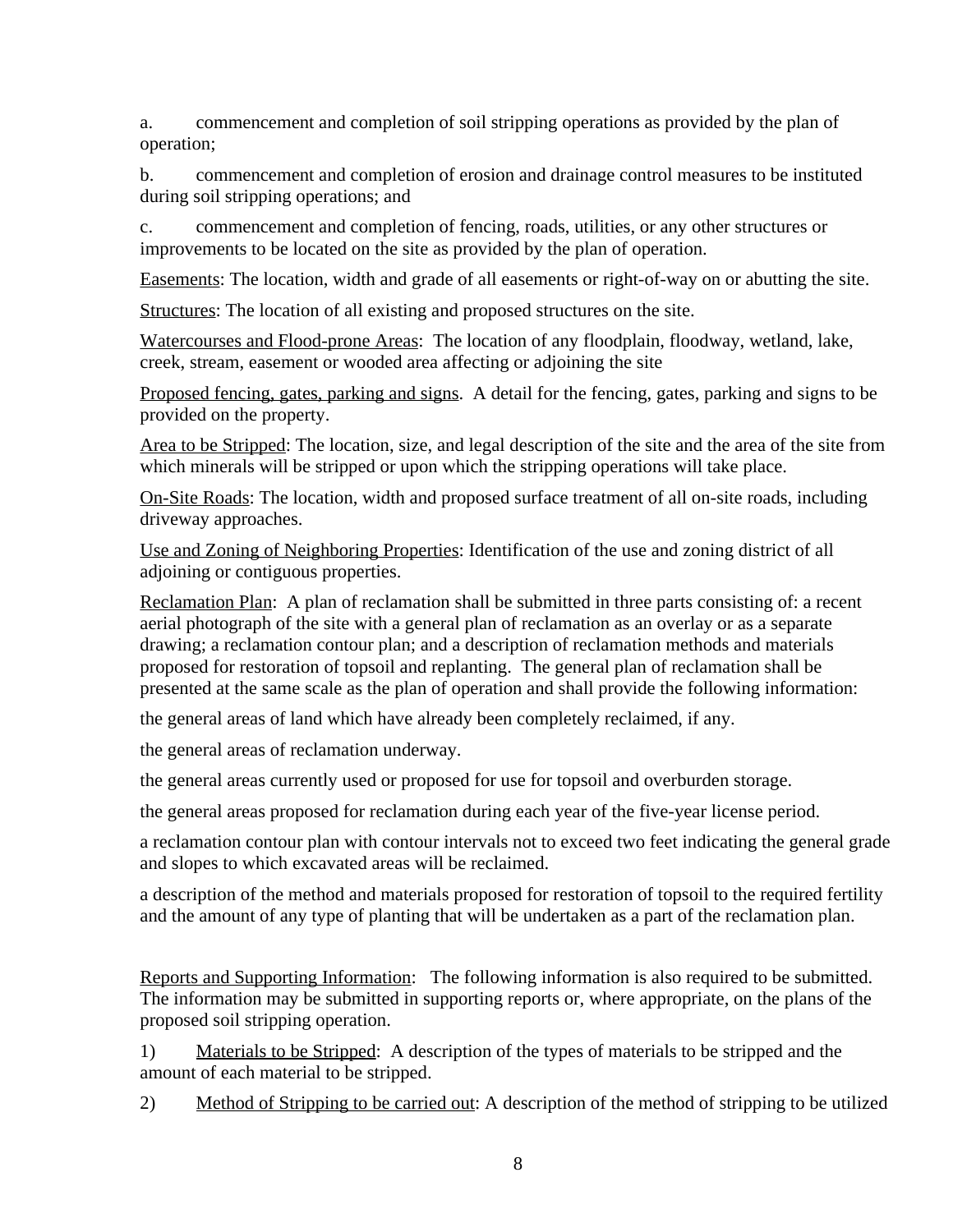(e.g. scraping; excavating).

3) Machinery and Equipment: A description of the types of machinery, equipment and facilities to be used at the site and where the machinery, equipment and facilities will be located and stored on the site.

4) Duration of Soil Stripping and Reclamation: The estimated number of months or years to complete stripping and reclamation operations at the site and the number of phases, as applicable.

5) Other Information: Please provide any other information reasonably necessary to determine the character and nature of the proposed stripping operations.

6) Haul Route: The off-site route over which materials will be hauled to or from the site, including an identification of the truck routes that will be used.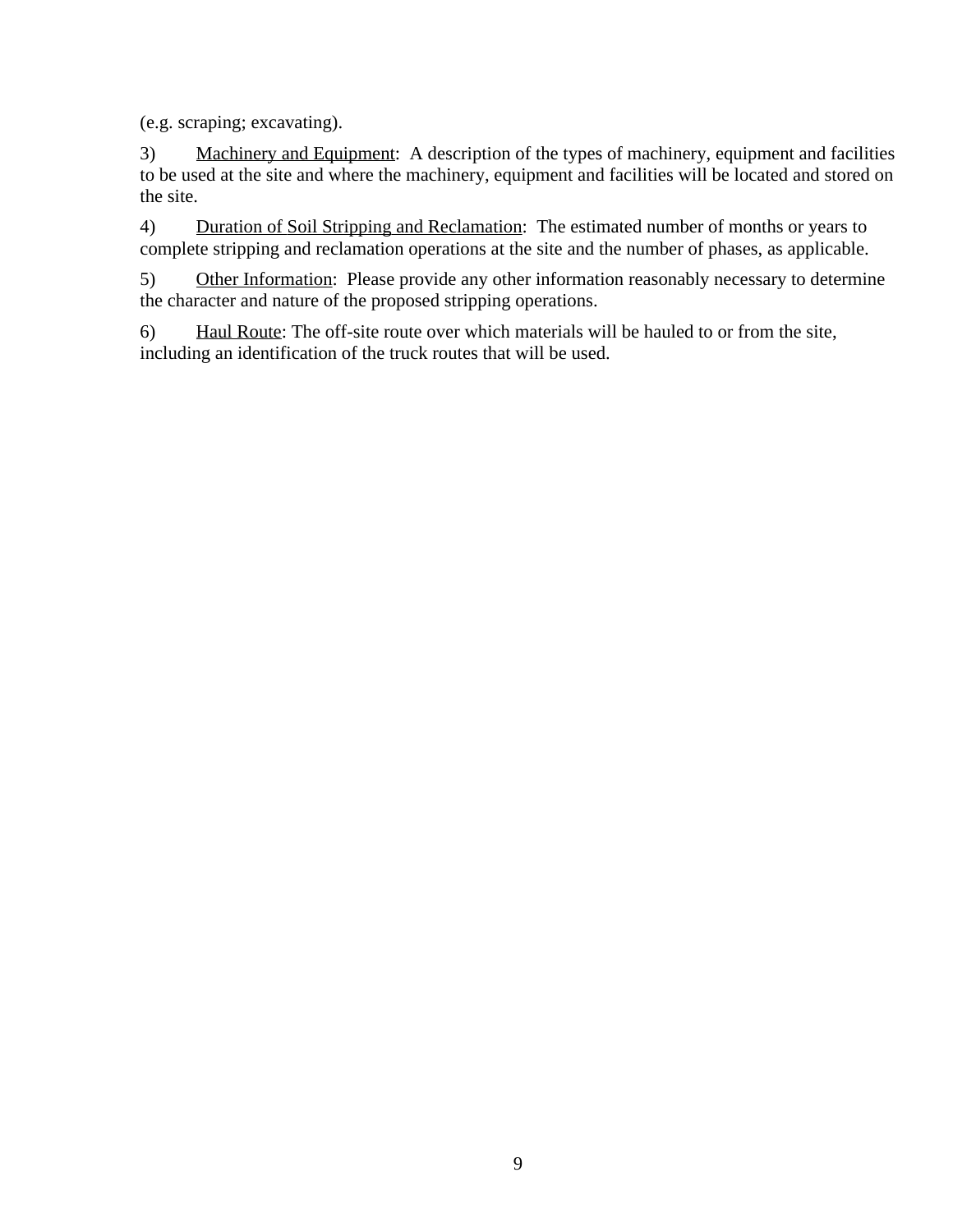#### Application for Soil Stripping License

### Checklist for Required Information

- (1) Plan of Operation:
- topographic survey map of the site at a scale not less than  $1$  inch  $= 200$  feet.
- four-foot contour interval existing grades of the site prior to any mineral removal.
- proposed grades subsequent to mineral removal.
- \_\_\_ area to be stripped, including existing land use, structures, and roads within 100 feet of all property lines.

areas for stockpiling.

maintenance areas.

\_\_\_ berms.

\_\_\_ fencing.

\_\_\_ other proposed uses of the site.

projected schedule of stripping operations, including dates for the following:

a. commencement and completion of soil stripping operations as provided by the plan of operation;

b. commencement and completion of erosion and drainage control measures to be instituted during soil stripping operations; and

c. commencement and completion of fencing, roads, utilities, or any other structures or improvements to be located on the site as provided by the plan of operation.

\_\_\_ (2) Easements: The location, width and grade of all easements or right-of-ways on or abutting the site.

\_\_\_ (3) Structures: The location of all existing and proposed structures on the site.

\_\_\_ (4) Watercourses and Flood-prone Areas: The location of any floodplain, floodway, wetland, lake, creek, stream, easement or wooded area affecting or adjoining the site.

\_\_\_ (6) Proposed fencing, gates, parking and signs. A detail for the fencing, gates, parking and signs to be provided on the property.

\_\_\_ (7) Area to be Stripped: The location, size, and legal description of the site and the area of the site from which minerals will be stripped or upon which the stripping operations will take place.

(8) On-Site Roads: The location, width and proposed surface treatment of all on-site roads, including driveway approaches.

Use and Zoning of Neighboring Properties: Identification of the use and zoning district of all adjoining or contiguous properties.